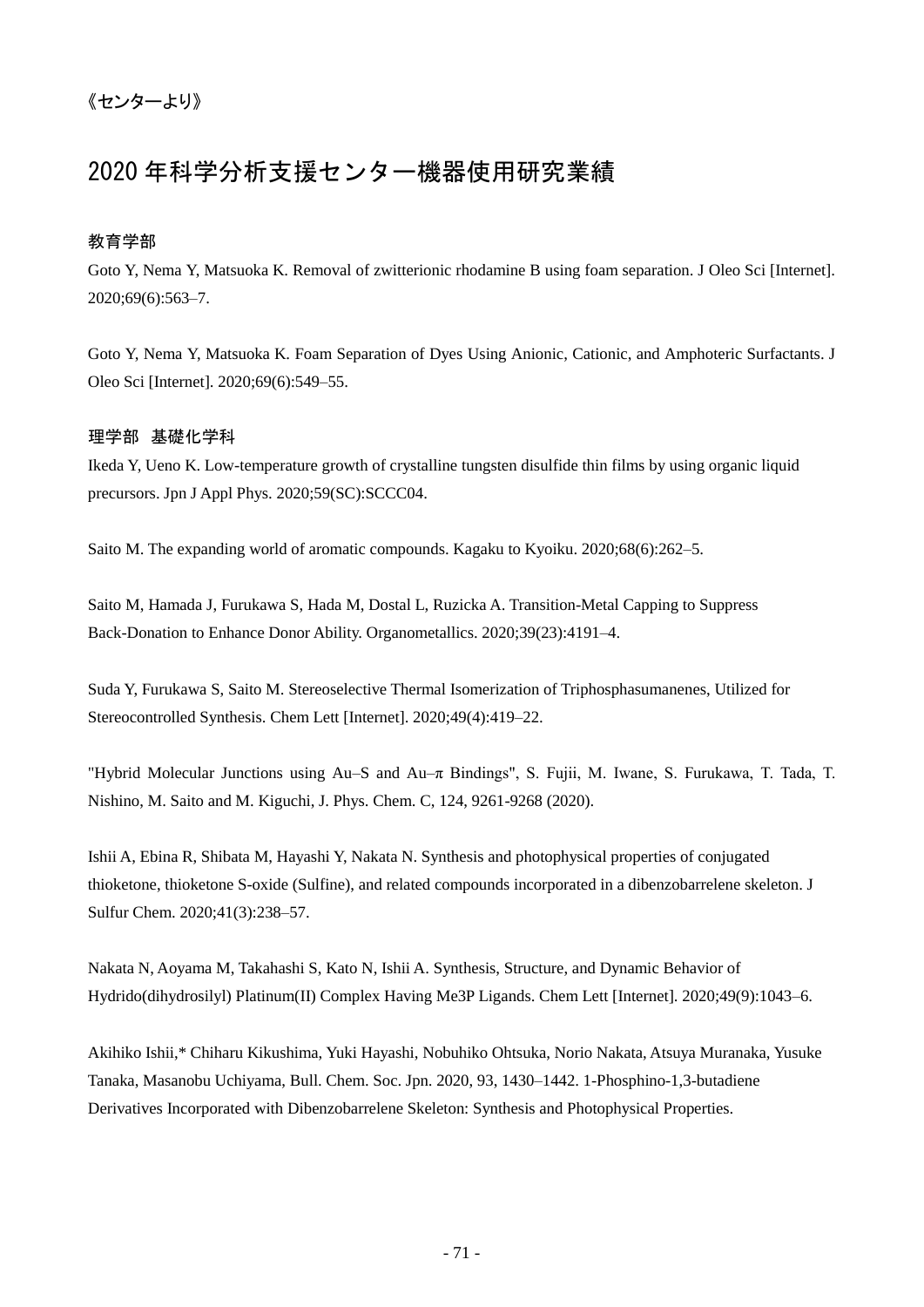## 理学部 分子生物学科

Ito K, Fukuoka K, Nishigaki N, Hara K, Yoshimi Y, Kuki H, et al. Structural features conserved in subclass of type II arabinogalactan. Plant Biotechnol (Tokyo, Japan) [Internet]. 2020;37(4):459–63.

Lopez-Hernandez F, Tryfona T, Yu XL, Harris MOB, Kotake T, Dupree P, et al. Calcium Binding by Arabinogalactan Polysaccharides Is Important for Normal Plant Development. Plant Cell. 2020;32(10):3346–69.

Matsuyama K, Sunagawa N, Kishine N, Fujimoto Z, Kotake T, Tsumuraya Y, et al. Unique active-site and subsite features in the arabinogalactan-degrading GH43 exo-β-1,3-galactanase from Phanerochaete chrysosporium. J Biol Chem. 2020;295(52):18539–52.

Wakabayashi K, Soga K, Hoson T, Kotake T, Yamazaki T, Ishioka N, et al. Microgravity Affects the Level of Matrix Polysaccharide 1,3:1,4-β-Glucans in Cell Walls of Rice Shoots by Increasing the Expression Level of a Gene Involved in Their Breakdown. Astrobiology. 2020;20(7):820–9.

Izuhara T, Kaihatsu I, Nishiyama Y, Jimbo H, Takaichi S. Elevated Levels of Specific Carotenoids During Acclimation to Strong Light Protect the Repair of Photosystem II in Synechocystis sp. PCC 6803. Front Plant Sci. 2020;11:1030.

Yuasa K, Shikata T, Ichikawa T, Tamura Y, Nishiyama Y. Nutrient deficiency stimulates the production of superoxide in the noxious red-tide-forming raphidophyte Chattonella antiqua. Harmful Algae. 2020;99:101938.

Yuasa K, Shikata T, Kitatsuji S, Yamasaki Y, Nishiyama Y. Extracellular secretion of superoxide is regulated by photosynthetic electron transport in the noxious red-tide-forming raphidophyte Chattonella antiqua. J Photochem Photobiol B Biol. 2020;205:111839.

#### 理学部 生体制御学科

Inomata C, Yuikawa T, Nakayama-Sadakiyo Y, Kobayashi K, Ikeda M, Chiba M, et al. Involvement of an Oct4-related PouV gene, pou5f3/pou2, in neurogenesis in the early neural plate of zebrafish embryos. Dev Biol (Amsterdam, Netherlands). 2020;457(1):30–42.

Inomata C, Yuikawa T, Nakayama-Sadakiyo Y, Kobayashi K, Ikeda M, Chiba M, et al. Involvement of an Oct4-related PouV gene, pou5f3/pou2, in neurogenesis in the early neural plate of zebrafish embryos. Dev Biol (Amsterdam, Netherlands). 2020;457(1):30–42.

Endo M, Yokoi T, Hatazawa S, Kojima Y, Takahama S, Yoshihara R, et al. The msh1 gene is responsible for short life span mutant natural death and functions to maintain mitochondrial DNA integrity. Fungal Genet Biol. 2020;144:103465.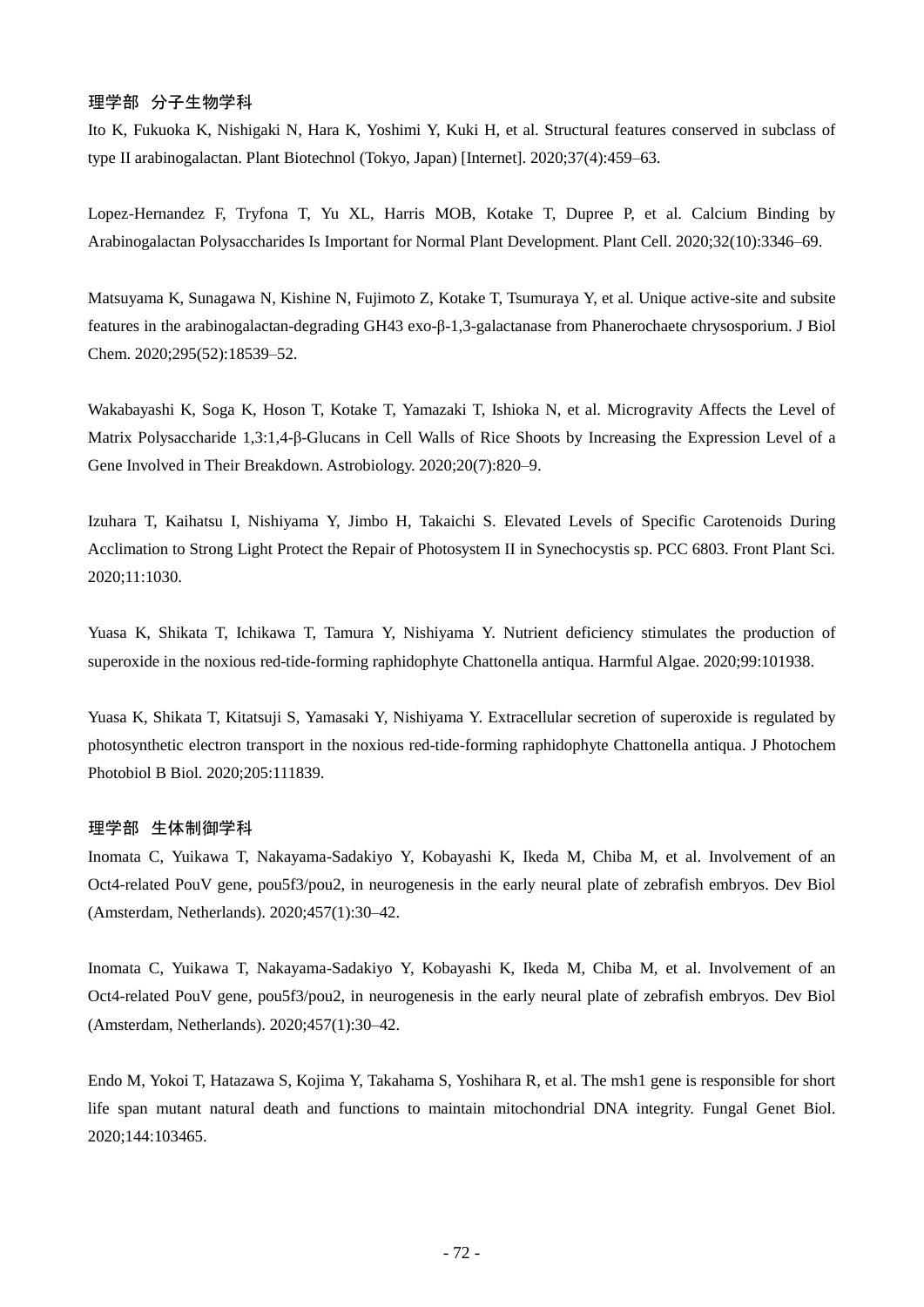Kuwabara K, Yoshihara R, Hatakeyama S, Tanaka S. Analysis of localization of cell-cycle regulators in Neurospora crassa. Fungal Biol. 2020;124(7):613–8.

Endo M, Yokoi T, Hatazawa S, Kojima Y, Takahama S, Yoshihara R, et al. The msh1 gene is responsible for short life span mutant natural death and functions to maintain mitochondrial DNA integrity. Fungal Genet Biol. 2020;144:103465.

Kuwabara K, Yoshihara R, Hatakeyama S, Tanaka S. Analysis of localization of cell-cycle regulators in Neurospora crassa. Fungal Biol. 2020;124(7):613–8.

Yoshihara R, Mitomi Y, Okada M, Shibata H, Tanokami M, Nakajima Y, et al. Effects of Arabidopsis Ku80 deletion on the integration of the left border of T-DNA into plant chromosomal DNA via Agrobacterium tumefaciens. Genes Genet Syst. 2020;95(4):173–82.

Morishita M, Koiso R, Tsukahara S. Actions of Peripubertal Gonadal Steroids in the Formation of Sexually Dimorphic Brain Regions in Mice. Endocrinology. 2020;161(6).

Okino E, Morita S, Hoshikawa Y, Tsukahara S. The glutamatergic system in the preoptic area is involved in the retention of maternal behavior in maternally experienced female rats. Psychoneuroendocrinology. 2020;120:104792.

Tsukahara S, Morishita M. Sexually Dimorphic Formation of the Preoptic Area and the Bed Nucleus of the Stria Terminalis by Neuroestrogens. Front Neurosci. 2020;14:797.

Sekiya H, Yokota N, Takemi S, Nakayama K, Okada H, Sakai T, et al. The inhibitory effect of somatostatin on gastric motility in Suncus murinus. J Smooth Muscle Res [Internet]. 2020;56:69–81.

Takakura N, Takemi S, Kumaki S, Matsumoto M, Sakai T, Iwatsuki K, et al. Generation and characterization of Suncus murinus intestinal organoid: a useful tool for studying motilin secretion. Cell Biol Int. 2020;44(1):62–9.

Sekiya H, Yokota N, Takemi S, Nakayama K, Okada H, Sakai T, et al. The inhibitory effect of somatostatin on gastric motility in Suncus murinus. J Smooth Muscle Res [Internet]. 2020;56:69–81.

Takakura N, Takemi S, Kumaki S, Matsumoto M, Sakai T, Iwatsuki K, et al. Generation and characterization of Suncus murinus intestinal organoid: a useful tool for studying motilin secretion. Cell Biol Int. 2020;44(1):62–9.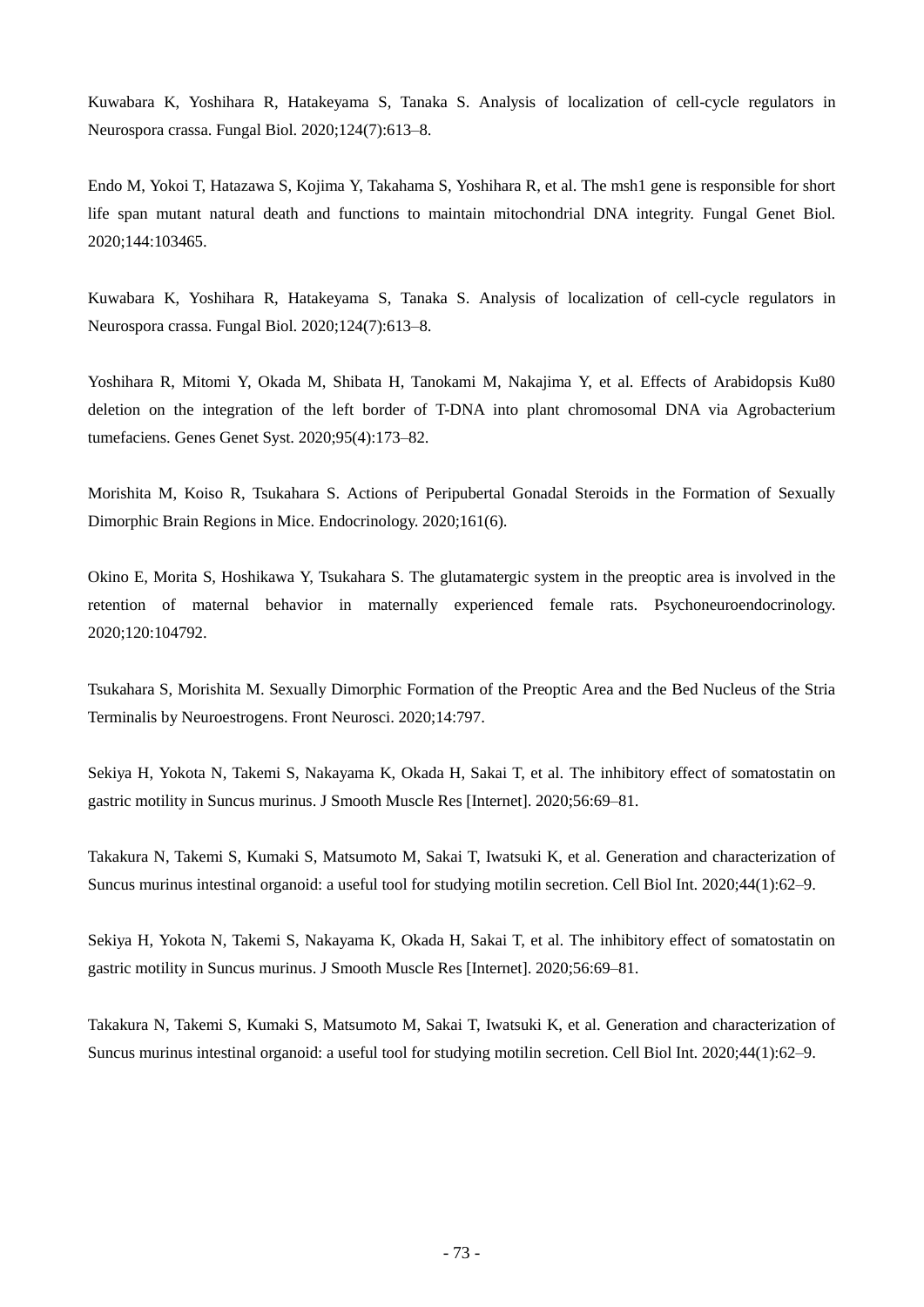## 工学部 応用化学科

Uchida S, Kinoshita H, Miura K. Diisobutylaluminum Hydride Promoted Selectivity-Switchable Synthesis of Benzothiophene Oxides and Benzothiophenes via an Al-Li-Dimetalated Intermediate. Org Lett. 2020;22(8):3123–7.

Uchida S, Kinoshita H, Miura K. Diisobutylaluminum Hydride Promoted Selectivity-Switchable Synthesis of Benzothiophene Oxides and Benzothiophenes via an Al-Li-Dimetalated Intermediate. Org Lett. 2020;22(8):3123–7.

Kodama K, Yi M, Shitara H, Hirose T. Chirality switching in the enantioseparation of 2-hydroxy-4-phenylbutyric acid: Role of solvents in selective crystallization of the diastereomeric salt. Tetrahedron Lett. 2020;61(16):151773.

Zhao Y, Wang X, Kaneyama R, Kodama K, Hirose T. Efficient Pyrazole Moiety-Containing Ligands for Cu-Catalyzed O-Arylation of Phenols, ChemistrySelect 2020; 5(14): 4152-4159.

Kishi R, Ogihara H, Yoshida-Hirahara M, Shibanuma K, Yamanaka I, Kurokawa H. Green Synthesis of Methyl Formate via Electrolysis of Pure Methanol. ACS Sustain Chem Eng. 2020;8(31):11532–40.

Ogihara H, Imai N, Kurokawa H. Decomposition and coupling of methane over Pd-Au/Al2O3 catalysts to form COx-free hydrogen and C2 hydrocarbons. Int J Hydrogen Energy. 2020;45(58):33612–22.

Ogihara H, Tajima H, Kurokawa H. Pyrolysis of mixtures of methane and ethane: activation of methane with the aid of radicals generated from ethane. React Chem Eng. 2020;5(1):145–53.

Ogihara H, Usui N, Yoshida-Hirahara M, Kurokawa H. Coating of Silica Nanolayers on Carbon Nanofibers via the Precursor Accumulation Method. Langmuir. 2020;36(11):2829–36.

Tajima H, Ogihara H, Yoshida-Hirahara M, Kurokawa H. Methane conversion on cobalt-added liquid-metal indium catalysts. New J Chem. 2020;44(40):17198–202.

Tasaki-Handa Y, Tsuda S, Shibukawa M, Saito S. Transmetalation in a Ce(III)-phosphoester Crystalline Coordination Polymer with an Exceptionally High Selectivity for Yb(III) and Lu(III). Chem - An Asian J. 2020;15(17):2653–9.

# 工学部 機能材料工学科

Matsuoka K. Evaluation of carbohydrate-protein interactions using intermolecular FRET. Kagaku Kogyo. 2020;71(8):472–7.

Matsuoka K. Intermolecular FRET can be applied for evaluation of carbohydrate-protein interactions. Bio Ind [Internet]. 2020;37(11):36–45. Available from: http://www.cmcbooks.co.jp/products/detail.php?product\_id=5433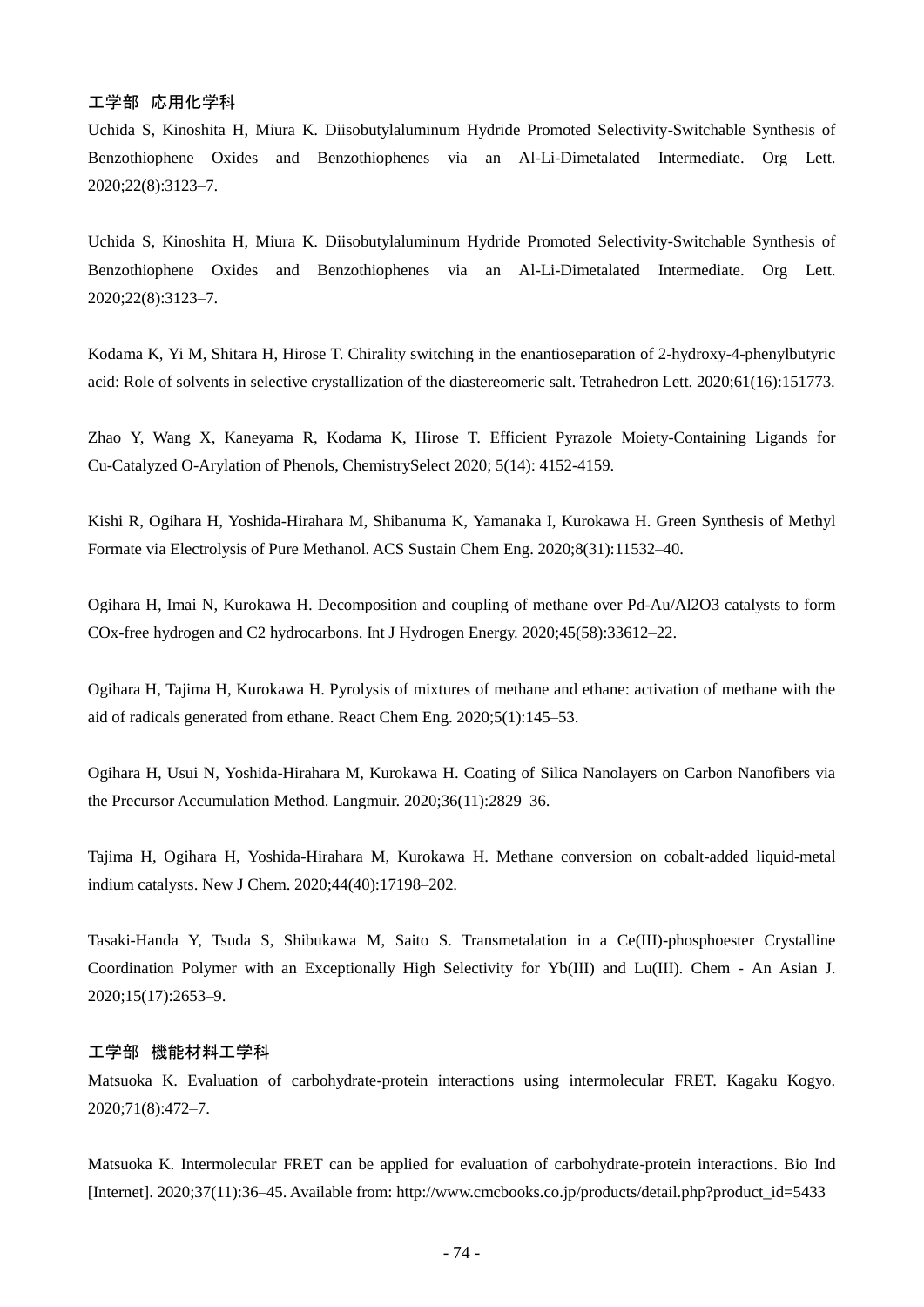Matsuoka K, Matsushita T, Hatano T, Nemoto N, Arai H, Nomura H. Preparation of anti-human midkine monoclonal antibody for cancer immunodiagnosis. Jpn. Kokai Tokkyo Koho. Saitama University, Japan; Immuno Probe Co., Ltd. .; 2020. p. 21pp.

Matsuoka K, Suzuki Y, Koyama T, Matsushita T, Hatano K. Fluorogenic glycopolymers available for determining the affinity of lectins by intermolecular FRET. Bioorg Med Chem Lett. 2020;30(8):127024.

Matsuoka K, Yamashita S, Koyama T, Matsushita T, Hatano K. Verification of suitable ratio of carbohydrate residues in a glycopolymer having GlcNAc moieties for determining the affinity for wheat germ agglutinin. J Mol Struct. 2020;1217:128404.

Matsushita T, Danyel MN, Koyama T, Hatano K, Matsuoka K. Neuraminidase-triggered activation of prodrug-type substrate of 4-nitroaniline. Bioorg Med Chem Lett. 2020;30(2):126883.

Ishikawa R, Ueno K, Shirai H. Improved efficiency of methylammonium-free perovskite thin film solar cells by fluorinated ammonium iodide treatment. Org Electron. 2020;78:105596.

Karim E, Islam S, Nasuno Y, Kuddus A, Ishikawa R, Shirai H. Solution-processed TiO2 as a hole blocking layer in PEDOT:PSS/n-Si heterojunction solar cells. EPJ Photovoltaics [Internet]. 2020;11:7.

Karim ME, Nasuno Y, Kuddus A, Ukai T, Kurosu S, Tokuda M, et al. Effect of thermally annealed atomic-layer-deposited AlOx/chemical tunnel oxide stack layer at the PEDOT:PSS/n-type Si interface to improve its junction quality. J Appl Phys (Melville, NY, United States). 2020;128(4):45305.

Yoshizumi T, Fujii D, Kitsunai S, Igarashi K, Sakai M, Nakamura O, et al. Magneto-transport properties in fcc ytterbium. Phys Lett A. 2020;384(26):126661.

Nomoto N, Fujihara T, Kamata N, Sawada Y, Kida T, Hagiwara M, et al. Large magnetic anisotropy in a quasi-1D ferromagnetic complex Co(sba)(H2O)2•H2O (sba = 4-sulfobenzoate). J Solid State Chem. 2020;290:121527.

Nomoto N, Fujihara T, Kamata N, Sawada Y, Kida T, Hagiwara M, et al. Large magnetic anisotropy in a quasi-1D ferromagnetic complex Co(sba)(H2O)2•H2O (sba = 4-sulfobenzoate). J Solid State Chem. 2020;290:121527.

Saho T, Fujihara T, Kakizaki K, Kamishima K. Flux growth and magnetic properties of single crystals of hexagonal ferrite structures and a long-range-order structure. J Magn Soc Japan [Internet]. 2020;44(4):91–5.

Yasuda N, Kittaka S, Kono Y, Sakakibara T, Kakizaki K, Kamishima K. Synthesis and magnetic properties of M2+Ti4+ substituted Ba12Fe28Ti15O84. J Magn Soc Japan [Internet]. 2020;44(3):70–4.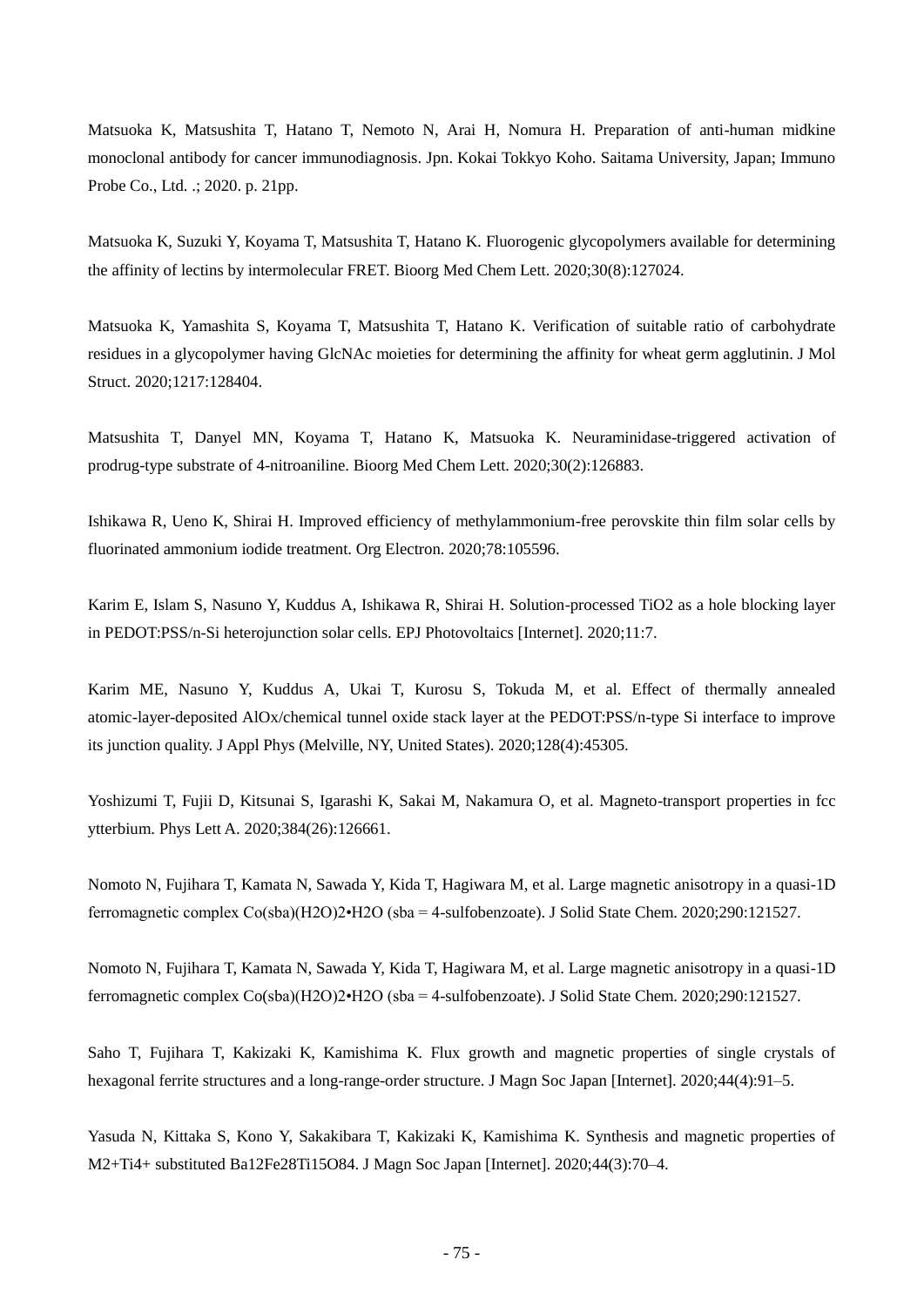Abiko Y, Hayasaki T, Hirayama S, Almarasy AA, Kawabata Y, Fujimori A. Formation, Structure, and Function of Hydrogenated and Fluorinated Long-Chain Phosphonate-Modified Single-Walled Carbon Nanotubes with Bidentate Bonds. ChemistrySelect. 2020;5(22):6594–607.

Fukushi K, Maruyama H, Shibasaki Y, Fujimori A. Polyguanamine Derivative-Based Supramolecular Assemblies with Multiple Hydrogen Bonding and Their Metal-Scavenging Abilities. Langmuir. 2020;36(14):3770–81.

Fukushi K, Yamaguchi J, Shibasaki Y, Fujimori A. Tracking and Recovery of Metal Desorption from Organized Films of Polyguanamine Derivatives having Cyclic Moieties. ChemistrySelect. 2020;5(43):13418–28.

Hirayama S, Hayasaki T, Almarasy AA, Yabu H, Tokita M, Fujimori A. Influence of uniaxial orientation of fluorinated polymer/phosphonate-modified needle-like nanofiller composite by drawing. Polym Compos. 2020;41(8):3062–73.

Hirayama S, Hayasaki T, Okano R, Fujimori A. Preparation of Polymer-Based Nanocomposites Composed of Sustainable Organo-Modified Needle-like Nanoparticles and Their Particle Dispersion States in the Matrix. Polym Eng Sci. 2020;60(3):541–52.

Machida H, Ohashi T, Akasaka S, Fujimori A. Formation of organized films with fluorocarbon-modified inorganic nanoparticles and their nanodispersion behavior in solvent. J Fluor Chem. 2020;230:109433.

Maruyama H, Fukushi K, Okano R, Satou E, Yajima T, Fujimori A. Systematic elucidation of crystal structure of fluorinated gemini-type diamide derivatives having different lengths with thixotropic induced-ability to solvents. J Fluor Chem. 2020;233:109505.

Maruyama H, Mashiyama Y, Kimura Y, Yajima T, Fujimori A. Verification of interfacial monolayer conformation of weakly hydrophilic diamide derivatives possessing a fluorocarbon-sandwiched hydrocarbon. Colloids Surfaces, A Physicochem Eng Asp. 2020;606:125389.

Ohashi T, Kikuchi N, Fujimori A. Creation of Highly Ordered "Nano-Mille-Feuille" Hard/Soft Nanoparticle Multilayers with Interparticle Cross-Linking by Diacetylene-Containing Chains. Langmuir. 2020;36(20):5596–607.

Shibata H, Iizuka Y, Kawai T, Watai Y, Amano M, Hashimoto K, et al. Preparation of Hexagonal Plate-like ZnO Single-crystal Particles in the Presence of Anionic Amphiphiles. J Oleo Sci. 2020;69(7):783–7.

H. Sasaki, T. Kotaki, A. Fujimori, T. Tsukamoto, E. Suzuki, Y. Oishi, Y. Shibasaki\*, Excellent Performance of Aromatic Polyguanamines Induced by Multiple Hydrogen Bondable Tetraazacalix[2]arene[2]-triazine Ring in their Main Chain. RSC Adv. 10:1361-1370 2020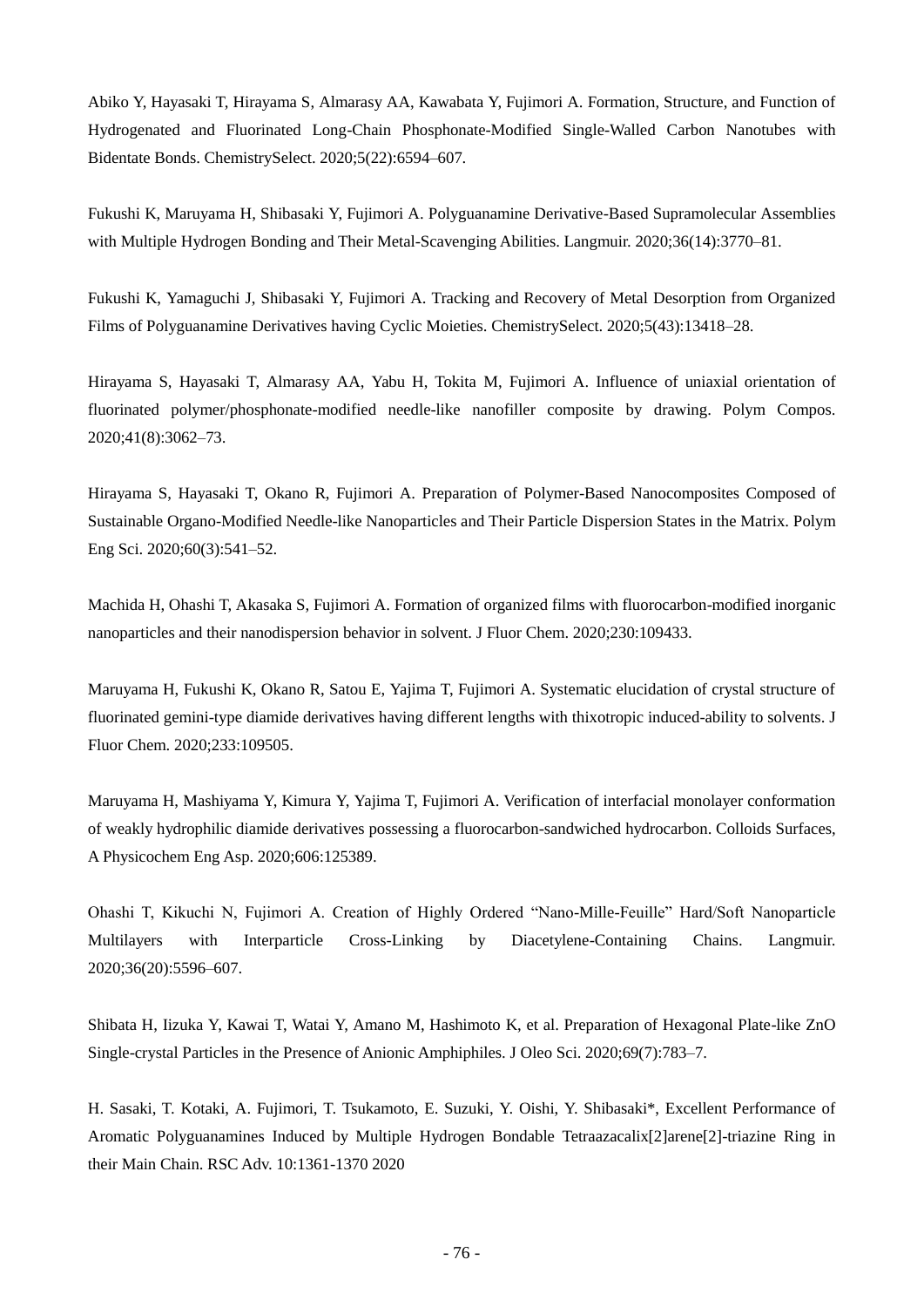H. Machida, N. Kikuchi, T. Ohashi, A. Fujimori\*, Analysis of Soft and Hard Nanoparticle Alternating Multilayers for The Development of Theory for Long-Period Stacking Order Structure Prepared by Langmuir-Blodgett Method. Thin Solid Films, 709:138235 2020

Y. Abiko, T. Hayasaki, S. Hirayama, AA. Almarasy, A. Fujimori\*, "Fabrication of Organo-Modified Carbon Nanotube with Excellent Heat Resistance and Preparation of Its Polymer-Based Nanocomposite by Simple Melt Compounding.", Polym. Bull., 2021, 78, 1585-1607. (DOI: 10.1007/s00289-020-03180-w)

### 工学部 建設工学科

Saito T, Spadini L, Saito H, Martins JMF, Oxarango L, Takemura T, et al. Analysis of groundwater and redox conditions. Sci Total Environ. 2020;722:137783.

#### 工学部 環境共生学科

Sarkar JK, Wang Q. Different pyrolysis process conditions of South Asian waste coconut shell and characterization of gas, bio-char, and bio-oil. Energies (Basel, Switzerland) [Internet]. 2020;13(8):1970.

Sarkar JK, Wang Q. Characterization of pyrolysis products and kinetic analysis of waste jute stick biomass. Processes [Internet]. 2020;8(7):837.

Wang Q, Kim BC, Hoshino T, Kosuga K. Combustion furnace using alternating current with excellent removal efficiency of exhaust gas treatment device. Jpn. Kokai Tokkyo Koho. Saitama University, Japan; Koike Sanso Kogyo Co., Ltd. .; 2020. p. 10pp.

Wang Q, Tuohedi N. Polyurethane foams and bio-polyols from liquefied cotton stalk agricultural waste. Sustainability [Internet]. 2020;12(10):4214.

Wang Q, Wang W. Size characteristics and health risks of inorganic species in PM1.1 and PM2.0 of Shanghai, China, in spring, 2017. Environ Sci Pollut Res. 2020;27(13):14690–701.

Wang W, Zhang W, Dong S, Yonemachi S, Lu S, Wang Q. Characterization, pollution sources, and health risk of ionic and elemental constituents in PM2.5 of Wuhan, Central China. Atmosphere (Basel) [Internet]. 2020;11(7):760.

Otsuka M, Arisaka T, Hasegawa Y. Evaluation of a thermoelectric material using duo-frequency impedance spectroscopy method. Mater Sci Eng B Adv Funct Solid-State Mater. 2020;261:114620.

Shinozaki R, Hirabayashi S, Hasegawa Y. Dimensionless figure of merit of constantan estimated using impedance spectroscopy. Appl Phys Express [Internet]. 2020;13(10):106501.